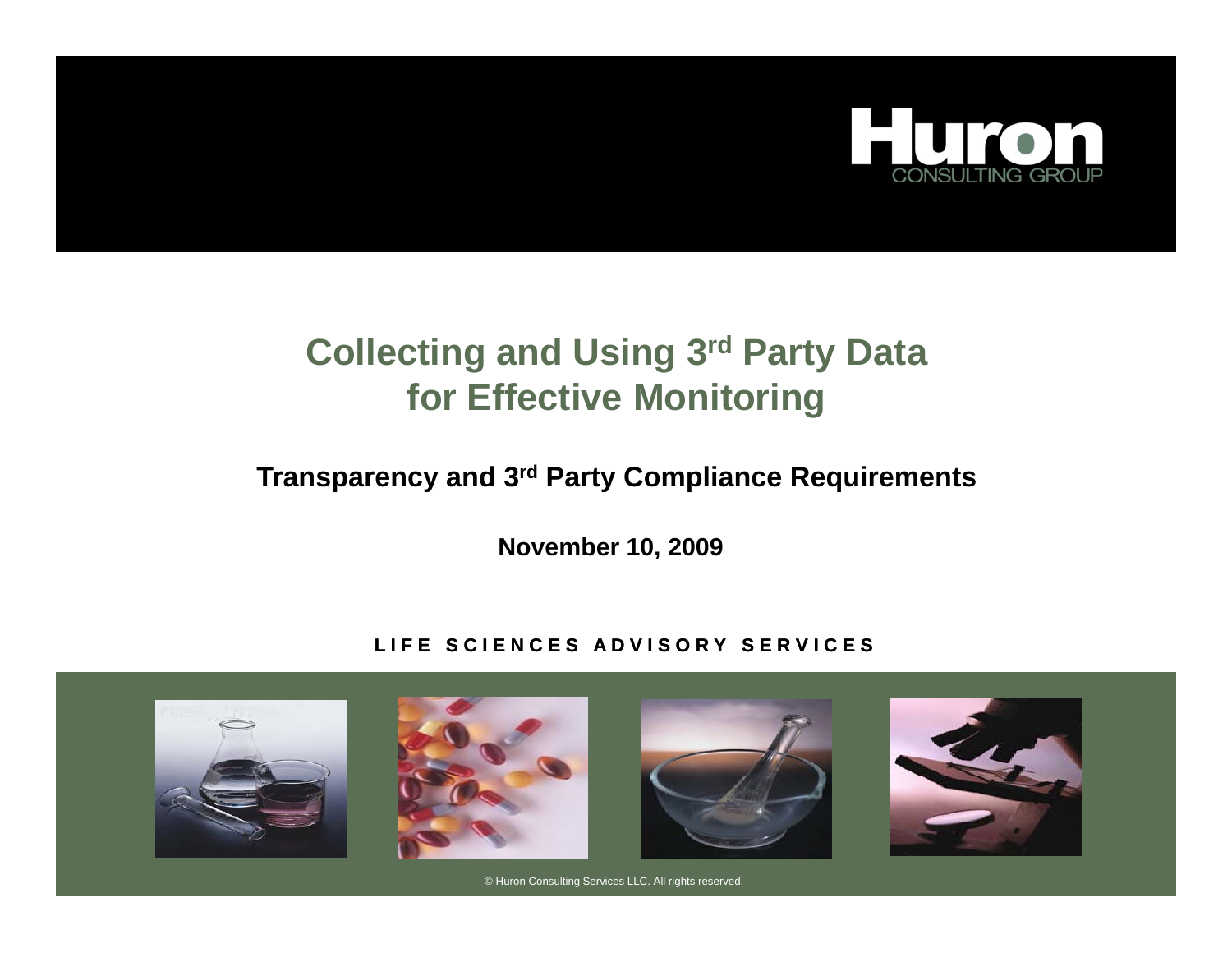### **Today's Speakers**

Debjit Ghosh Managing Director Huron Consulting Group dghosh@huronconsultinggroup.com (646) 277 8836

Eve Costopoulos Vice President, Global Compliance Schering-Plough Corporation eve.costopoulos (908) 473 4180

John PoulinSolutions Architect Huron Consulting Group jpoulin@huronconsultinggroup.com (518) 951 9302

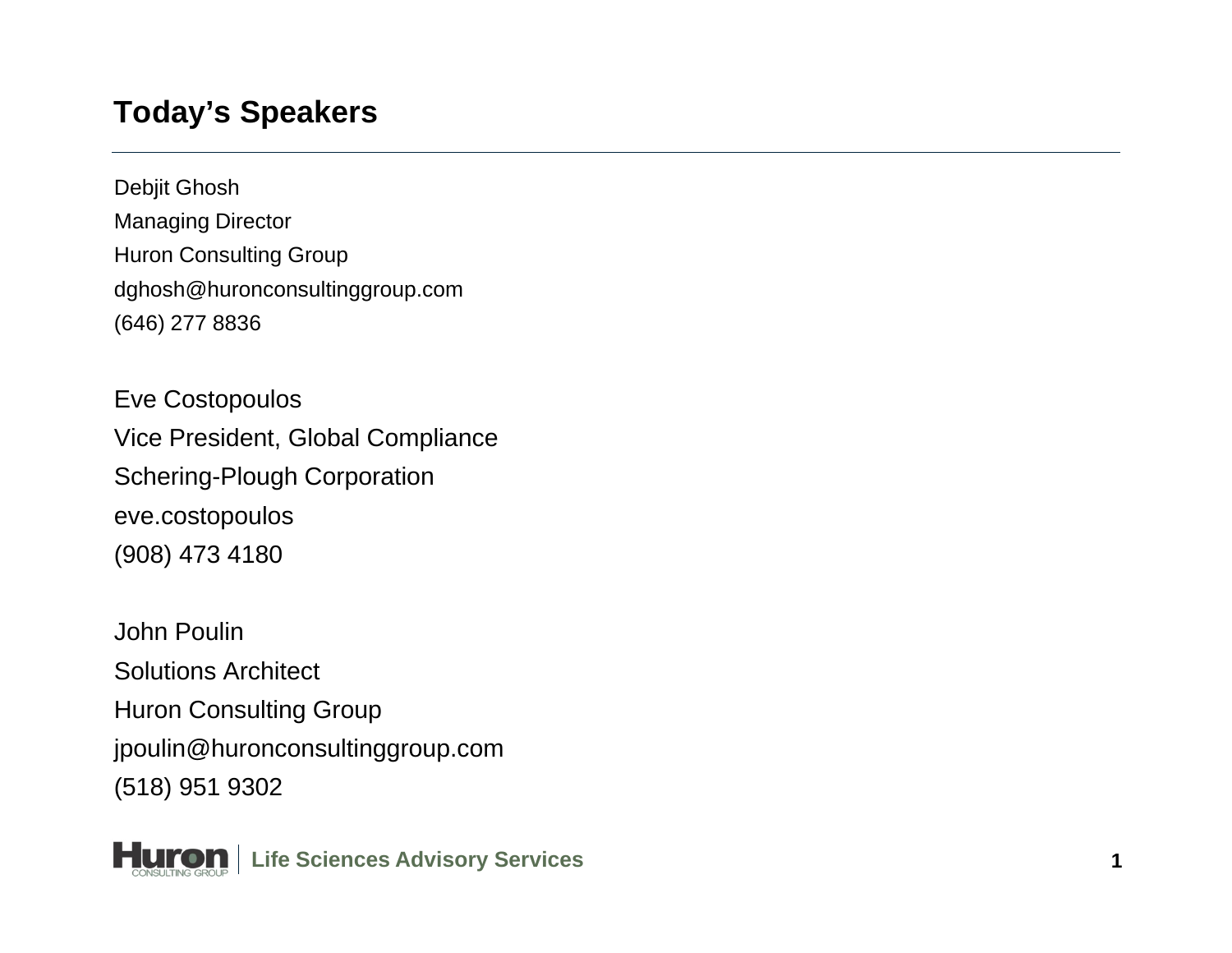## **The Unintended Consequences of Disclosure**

### **Understanding Your Data**

- Disclosure is forcing the industry to assess its internal procedures for engaging and compensating healthcare professionals (HCPs).
- As enterprise level data on direct and indirect payments are collected and disclosed, manufacturers face potential scrutiny from various entities:
	- Regulatory Agencies
	- Enforcement Authorities
	- Customers
	- Business Partners
	- Public
- Manufacturers must preemptively analyze information before making disclosures:
	- Ensure accuracy and completeness
	- Identify potential business risk
	- Assess "downstream" compliance risk

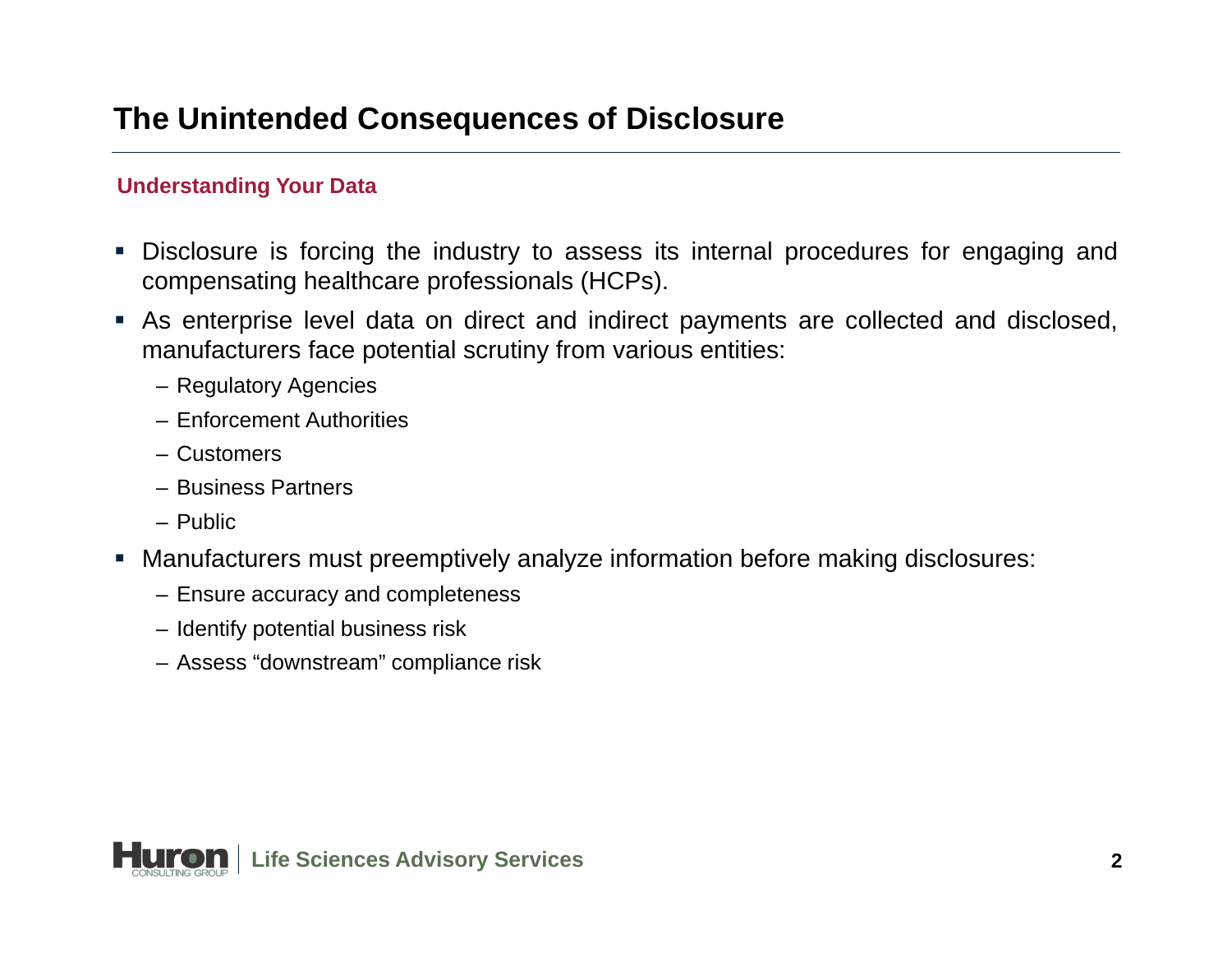## **Developing a Compliance Framework for Data**

#### **Implementation of Quality Standards**

- Data can only be as good as the standards under which it was collected.
- **•** Develop a **data governance** strategy for all enterprise systems, third-party systems, and reference data sources that has <sup>a</sup> focus on regulatory compliance requirements:
	- Availability;
	- Usability;
	- Integrity; and
	- Security.
- **I** Identify the key stakeholders needed to support the initiative (e.g., Compliance, IT, Procurement, Marketing, Clinical, etc.).

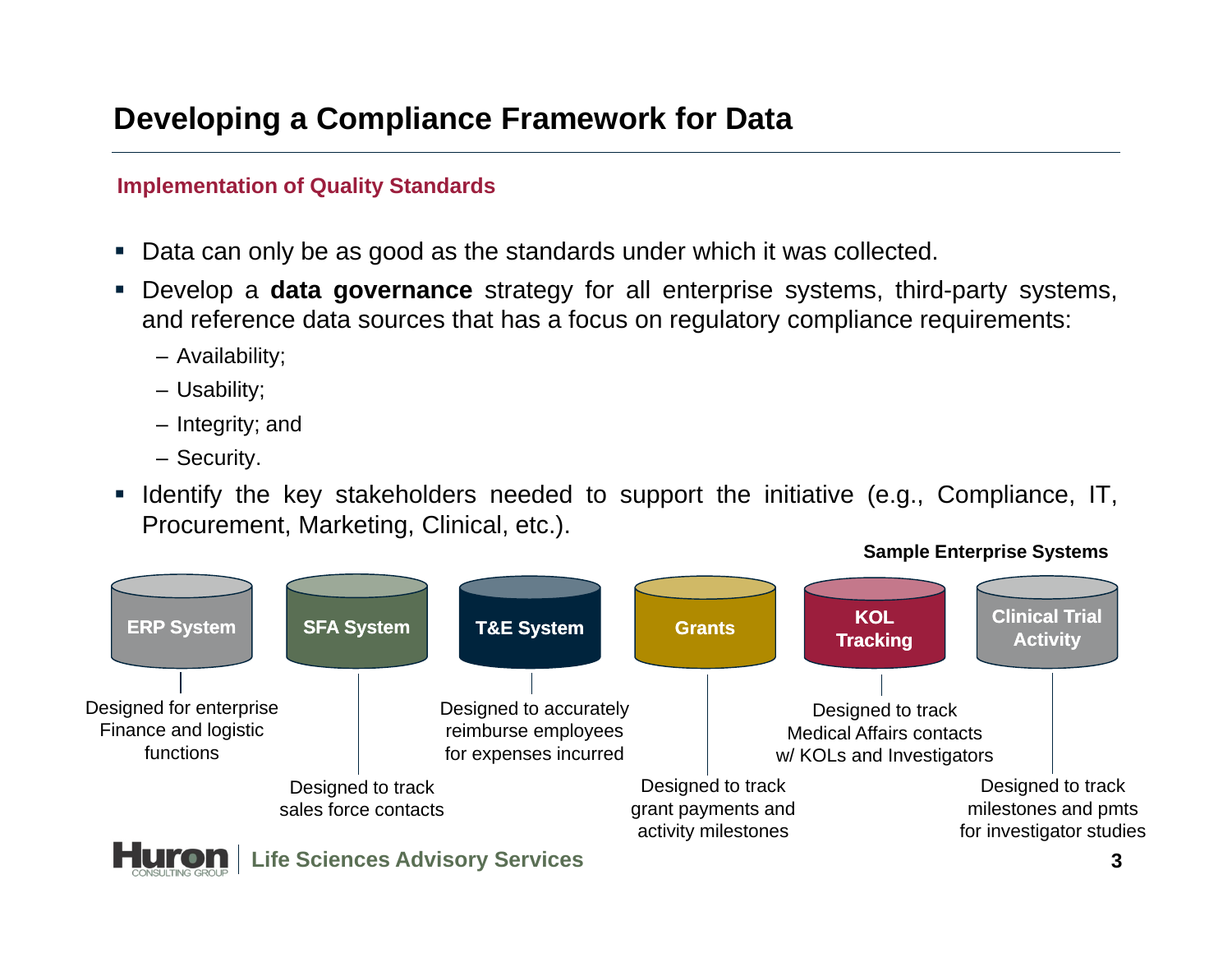## **The Data Landscape**

#### **Managing Your Data Sources**



- The data governance strategy must be implemented across all enterprise systems, thirdparty data sources, and reference data sources in the organization.
- The strength of an organization's spend reporting framework is as good as the "weakest link" in the process (internal and external sources)

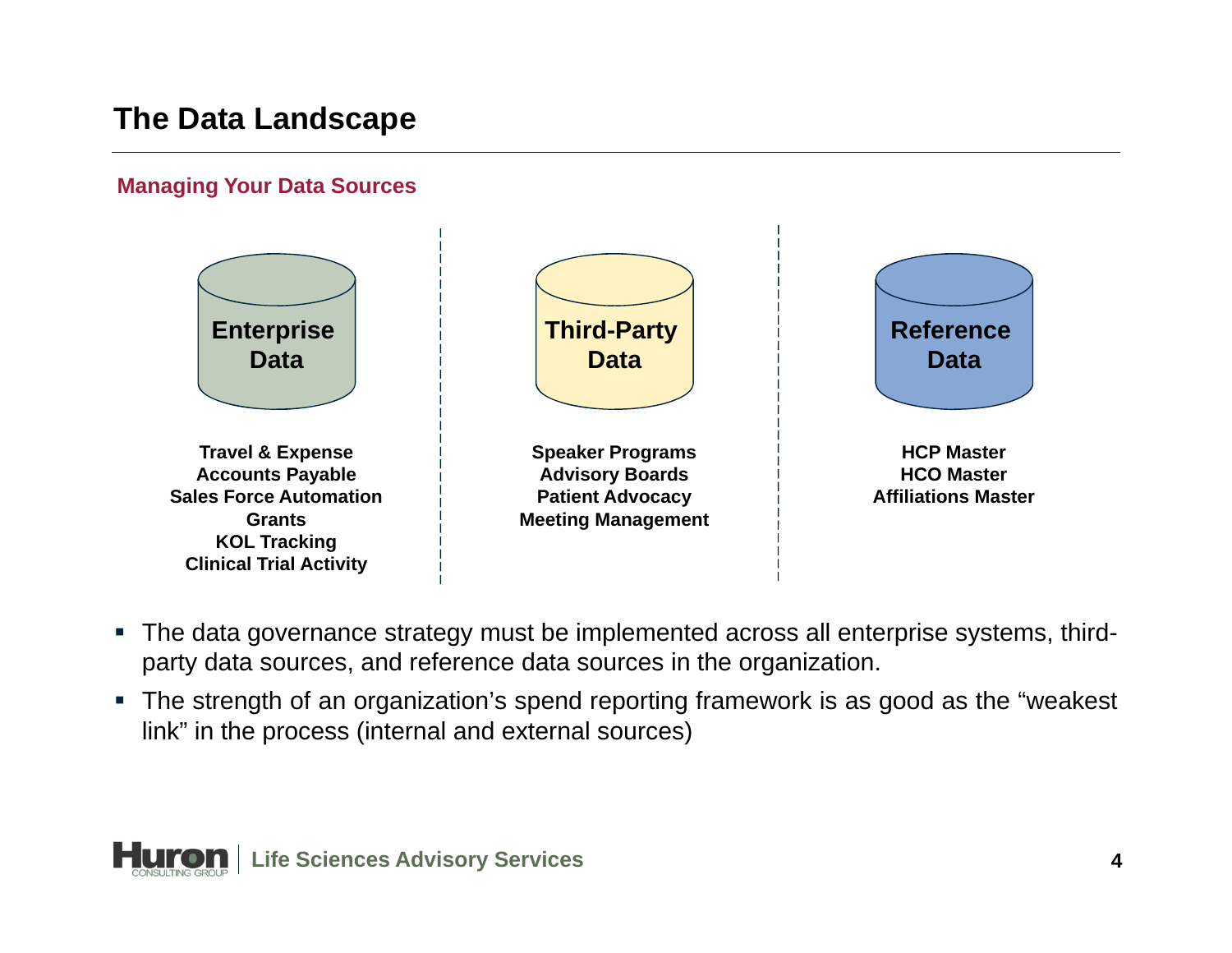# **Developing an Analytical Architecture**

### **Building an Data Infrastructure**



- An analytical architecture should consider <sup>a</sup> centralized data store for aggregate spend data monitoring and analysis
- Consideration must be given to the selection of a flexible analytical platform such as <sup>a</sup> rules engine

**Huron** | Life Sciences Advisory Services

1st Qtr 2nd Qtr 3rd Qtr 4th Qtr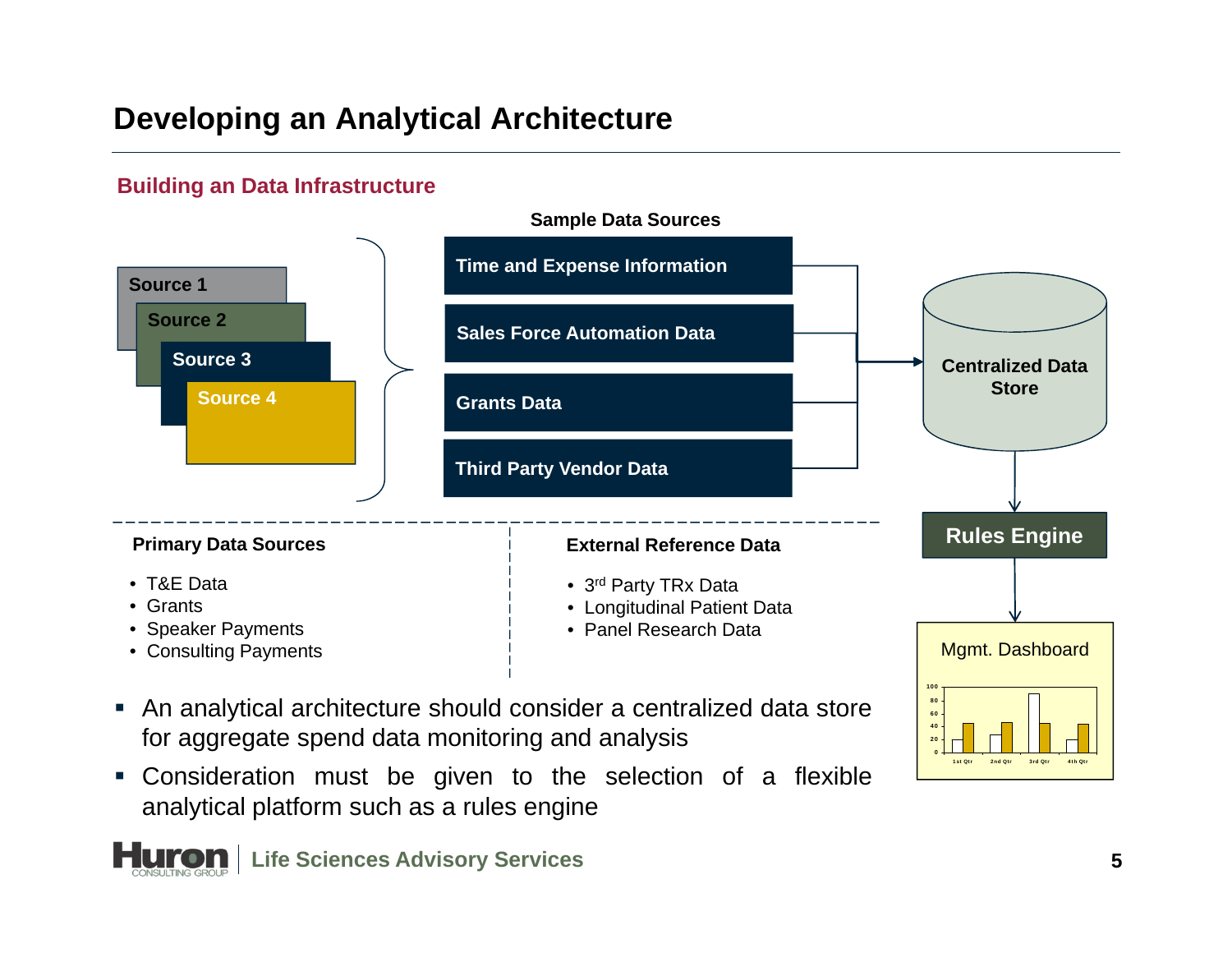### **Scaling an Architecture Built to Support Aggregate Spend Tracking**



- Ш Most organizations have developed <sup>a</sup> framework for State Reporting and Sunshine Act provisions that can likely be leveraged for monitoring and analytics.
- Companies should consider how the existing architecture can be scaled based on the needs of broad based analytics and monitoring objectives.
- Various levels of reporting functionality can be incorporated into the architecture through existing reporting applications (e.g., Cognos, Business Objects, etc.) to accommodate both standard reporting and ad hoc reporting needs.

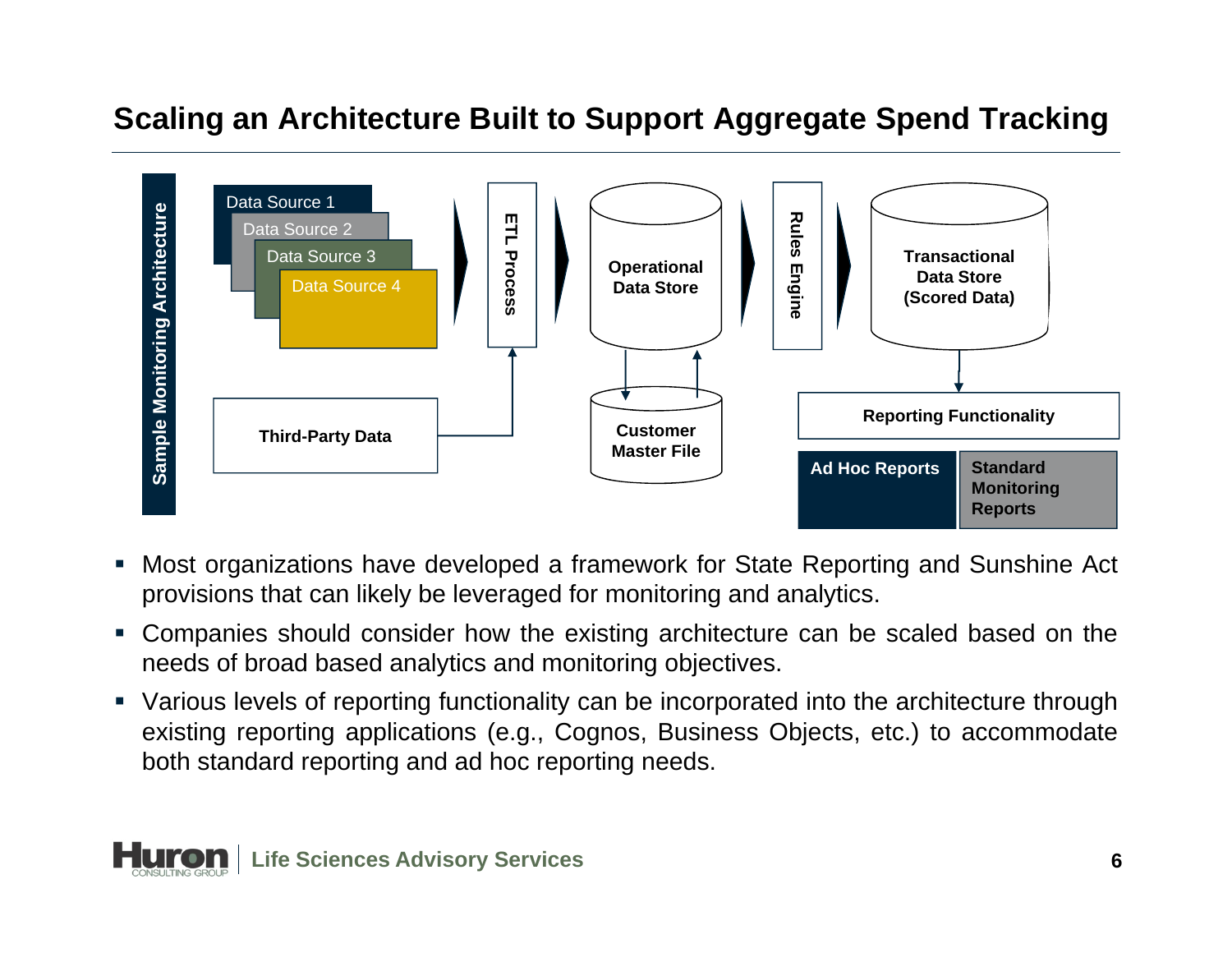# **Developing a Framework of Predictive Analytics**

### **Integrating Core Transactional Datasets to Develop Risk-Based Scores**



#### **Developing <sup>a</sup> Risk Based Scoring Mechanism**

**By developing a risk-based weighting to various types** and the By developing a risk-based weighting to various types of transactional signals, <sup>a</sup> broad predictive model can be developed to identify specific brands, sales teams, districts, or individuals responsible for transactions that have caused a threshold alert to be created. Based on the level of the alert, a secondary review could be initiated based on the level of thetransaction.

#### **Threshold Score =**  $W_1(A) + W_2(B) + W_3(C) + W_4(D)$

- Companies could use its experience with compliance monitoring and investigations to develop risk based scores that are good indicators of predictive risk for issues such as "off-label" messaging or promotional quality.
- The models could score individual employee transactions and physician behaviors based on pre-assigned values weighted for the individual's activity.
- The transactions would typically be aggregated and analyzed through <sup>a</sup> predictive model. The model would then create <sup>a</sup> risk alert based on the severity of the score.

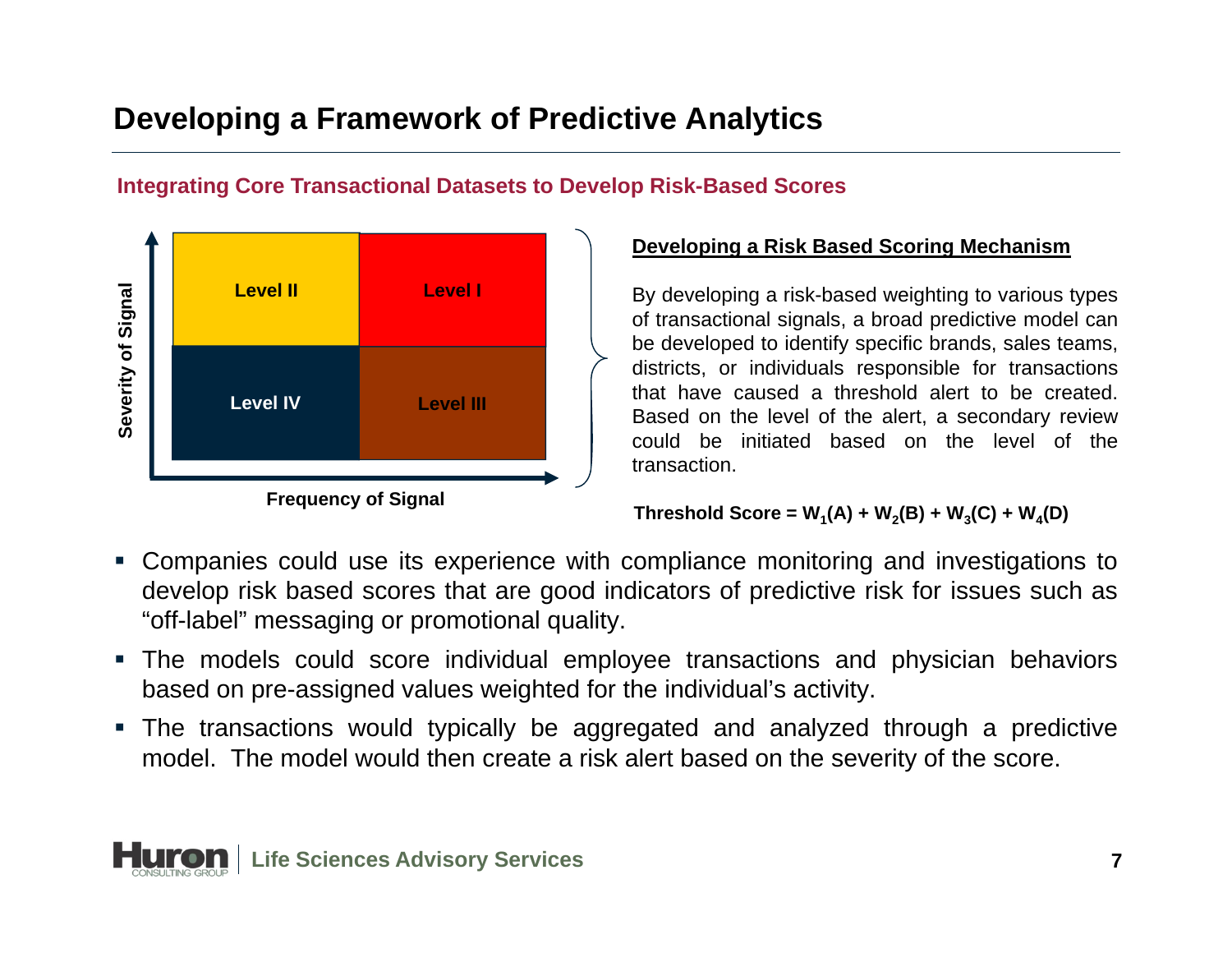# **Developing Various Levels of Monitoring Models**

### **An Iterative Approach to Development and Implementation**

**Develop HCP Level Decision Modelsat the Channel Level**

**Create Risk Curves Based on Specific Tolerance Thresholds**

**Roll-up Channel Models Into Strategic Risk Management PROSPECTSModel & Optimize for Alerts**

**Providing Predictive Anal ytics to Address y Key Monitoring Objectives**



 Determines risk sensitivity to channel tactics

Captures the action-reaction dynamic of activities that may influence HCP behavior



 Map field and home office actions to identify potential risk thresholds

 Allows for the application of multiple factors on a y influence weighted basis



**Reductionscenario BaseCase Increasescenario \$(M) \$(M) \$(M) Net Sales Forecast**\$\$\$PL50000 \$5 471,500,000 \$ 50,000,000 \$ 519,000,000 **Sales and Promotion Expense** DTCTV S. 3 \$ 4 9,000,000 \$ 4 5,000,000 \$ 7,000,000 DTC print \$ 8,000,000 \$ 1,000,000 \$ 1,000,000<br>FieldForce(P1E) \$ 64,000,000 \$ 65,000,000 \$ 69,000,000<br>Samples \$ 28,000,000 \$ 30,000,000 \$ 31,000,000 Direct Mail 5\$ 300,000 \$ 2,000,000 \$ 2,000,000 Events 2 \$ 5 ,000,000 \$ 6 ,000,000 \$ ,000,000 KOL/Publications/CME \$ 3 1,000,000 \$ 3 ,000,000 \$ ,000,000 **Total**\$142,500,000 \$160,000,000 \$168,000,000

**Captures** interaction effects of channel tactics

Addresses carryover effect from various channels

Derives strategic level activity reports

 Strategic to tactical linkage enables guidance and optimization of Risk alerts

 Creates optimized monitoring reports by objective

**Huron** | Life Sciences Advisory Services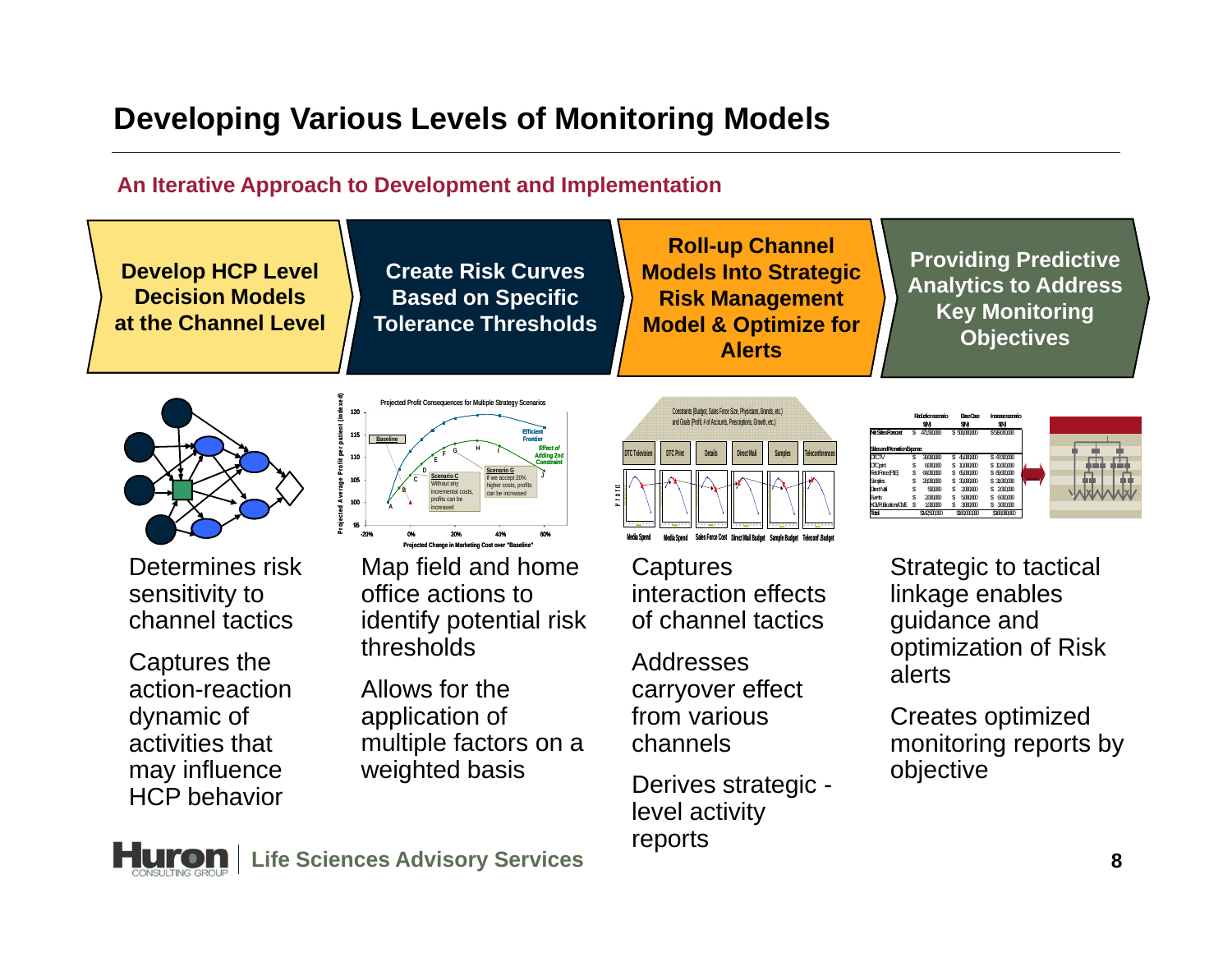# **Developing Templates and Reports**



- **In developing the longer-term vision for data driven monitoring, the appropriate** architecture can allow companies to use various levels of reporting and analytics across the organization to address needs ranging from compliance to operations (e.g., spend optimization, field force management, etc.).
- A flexible platform would allow an organization to set user based access to control the usage of data and ensure appropriate application of the information by the user.

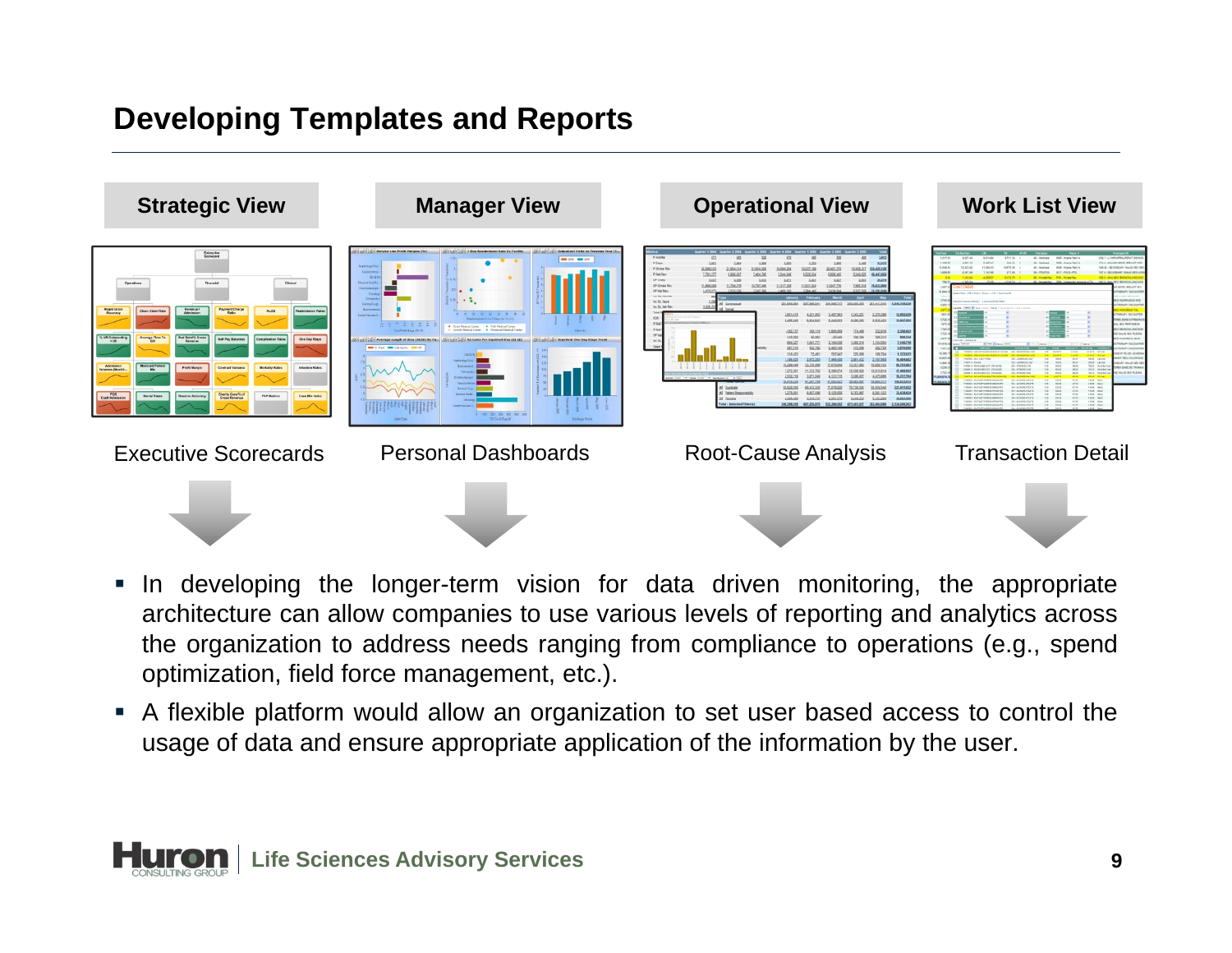# **Text Mining / Analytics for Risk Management**

### **d Text Mining Can Broaden Compliance Monitoring to Other 3rd Party Sources**

### **Advanced text mining technology can:**

- Ē, ■ Leverage vectors to automatically identify predictive patterns in unstructured data
- $\overline{\phantom{a}}$  Identify previously unknown word associations that are predictive of a particular outcome
- $\mathcal{L}_{\mathcal{A}}$  Improve predictive model performance of off-label promotions
- Provide "reason codes" that structured data cannot and tailor treatment business rules foralerts
- ×, Create models not supported by structured data
- $\mathcal{L}_{\mathcal{A}}$ • Identify trends not easily seen in structured data
- ×, Search for missing/inconsistent data
- $\mathcal{L}_{\mathcal{A}}$ Gain behavioral insight



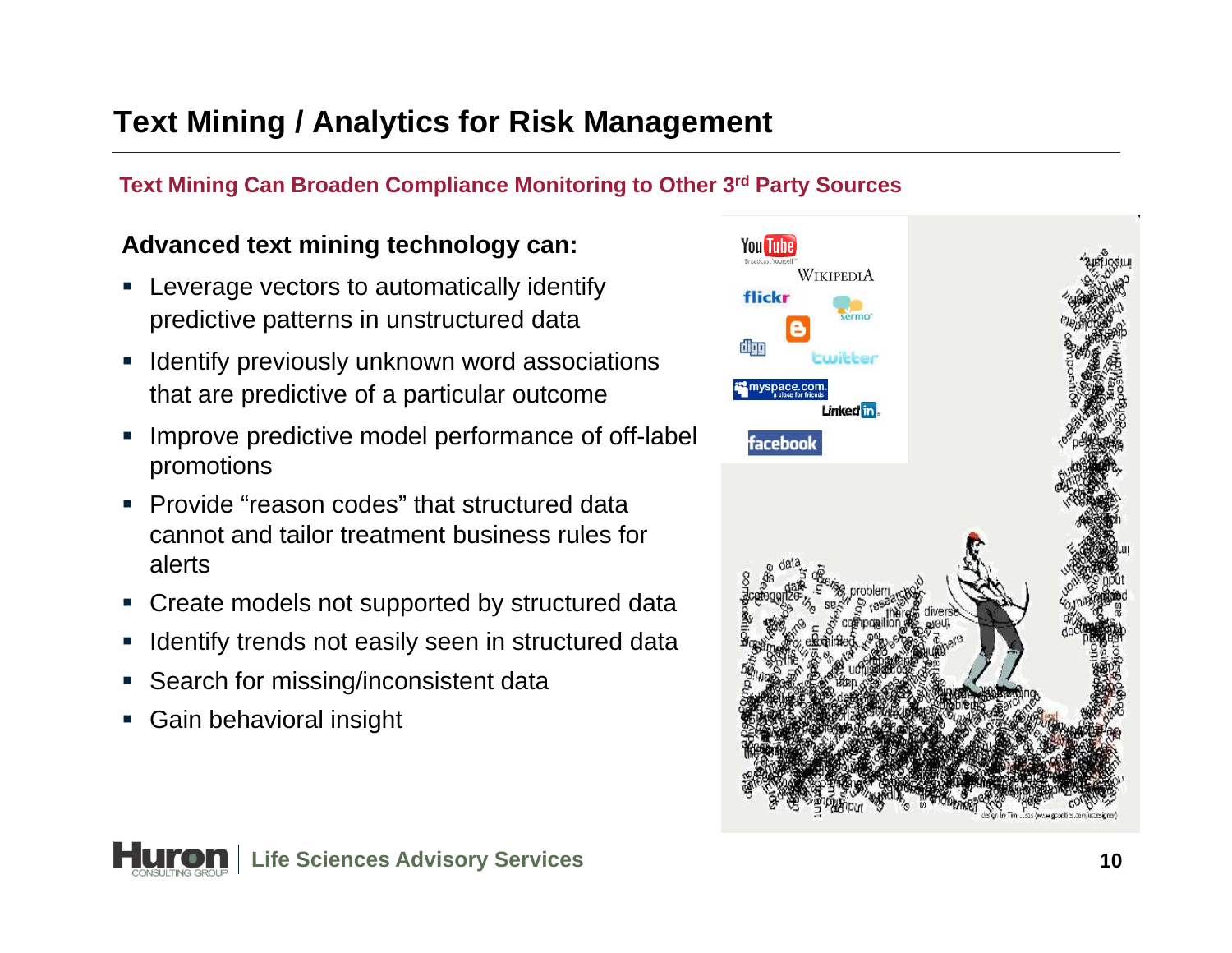## **Information Driven Business Decisioning**



**Huron** | Life Sciences Advisory Services **11**